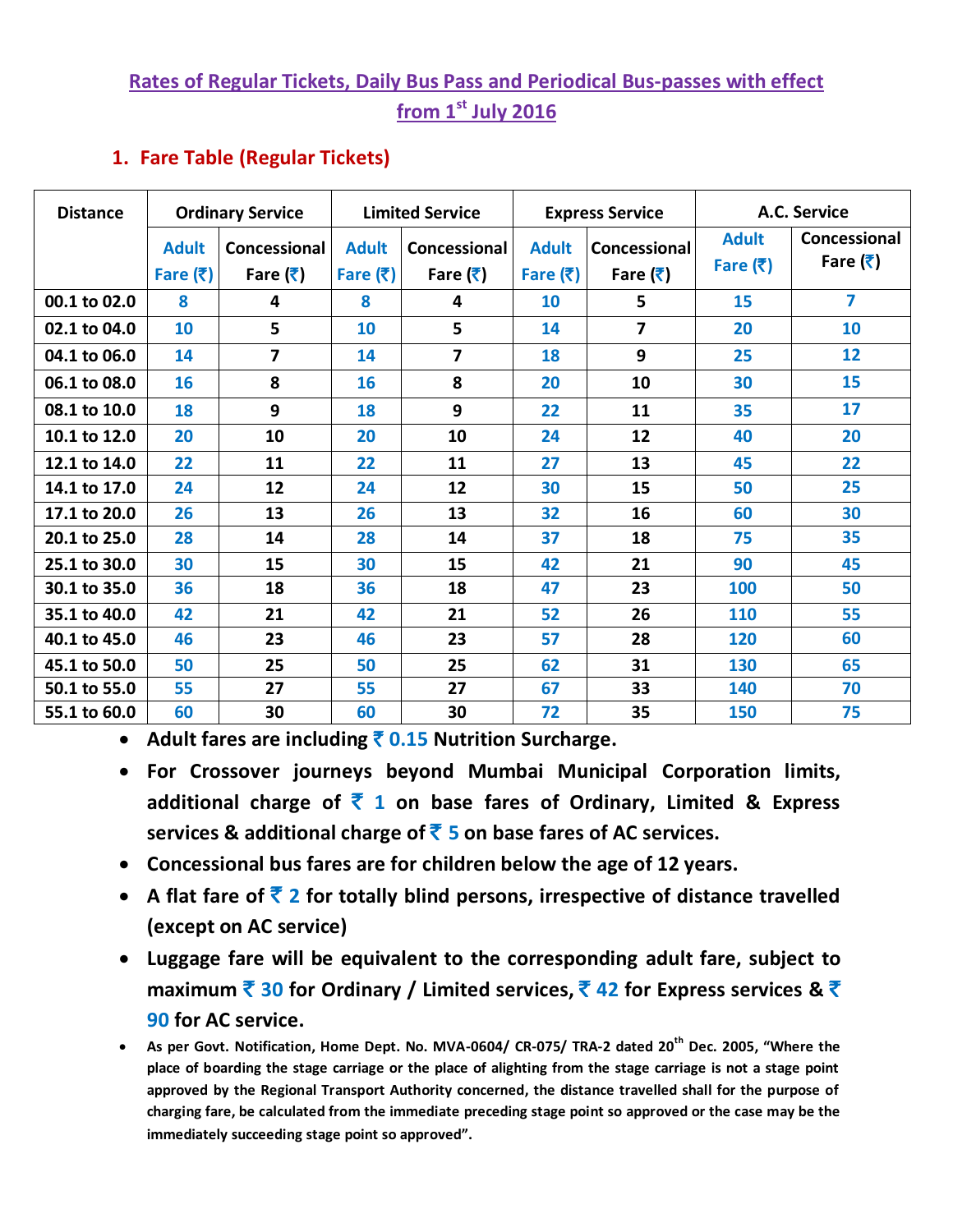## **2. Daily Bus Pass:**

| <b>Fixed Amount Bus Pass</b> | Daily (Rs) |
|------------------------------|------------|
| <b>City Non AC</b>           | 40         |
| <b>Suburb Non AC</b>         | 50         |
| <b>Magic Non AC</b>          | 70         |
| <b>Magic AC</b>              | 150        |
| <b>Child City Non AC</b>     | 20         |
| <b>Child Suburb Non AC</b>   | 25         |
| <b>Child Magic Non AC</b>    | 35         |
| <b>Child Magic AC</b>        | 75         |

**Under happy hours scheme, Daily bus passes are also available at concessional rates for the Journeys between 1100am and 1700pm. The rates during happy hours are equivalent to the respective child bus pass type rate.**

#### **3. Periodical Bus-Pass Rates**

**Bus-pass between two fixed destinations** 

| <b>Distance</b><br>between two<br>destinations | Valid on Ordinary, Limited<br>services                          |                                                            | <b>Valid on Air Conditioned,</b><br><b>Express, Ordinary and</b><br><b>Limited services</b> |
|------------------------------------------------|-----------------------------------------------------------------|------------------------------------------------------------|---------------------------------------------------------------------------------------------|
| (kms)                                          | Rate of<br><b>Monthly</b><br>bus-pass $(\overline{\mathbf{x}})$ | Rate of<br>Quarterly<br>bus-pass $(\overline{\mathbf{x}})$ | <b>Rate of Monthly bus-pass</b><br>$(\overline{\mathbf{z}})$                                |
| $0.1$ to $2.0$                                 | 360                                                             | 1060                                                       | 660                                                                                         |
| 2.1 to 4.0                                     | 440                                                             | 1320                                                       | 880                                                                                         |
| 4.1 to 6.0                                     | 620                                                             | 1850                                                       | 1100                                                                                        |
| 6.1 to 8.0                                     | 700                                                             | 2100                                                       | 1320                                                                                        |
| 8.1 to 10.0                                    | 800                                                             | 2380                                                       | 1540                                                                                        |
| 10.1 to 12.0                                   | 880                                                             | 2640                                                       | 1760                                                                                        |
| 12.1 to 14.0                                   | 970                                                             | 2900                                                       | 1980                                                                                        |
| 14.1 to 17.0                                   | 1050                                                            | 3150                                                       | 2200                                                                                        |
| 17.1 to 20.0                                   | 1150                                                            | 3440                                                       | 2640                                                                                        |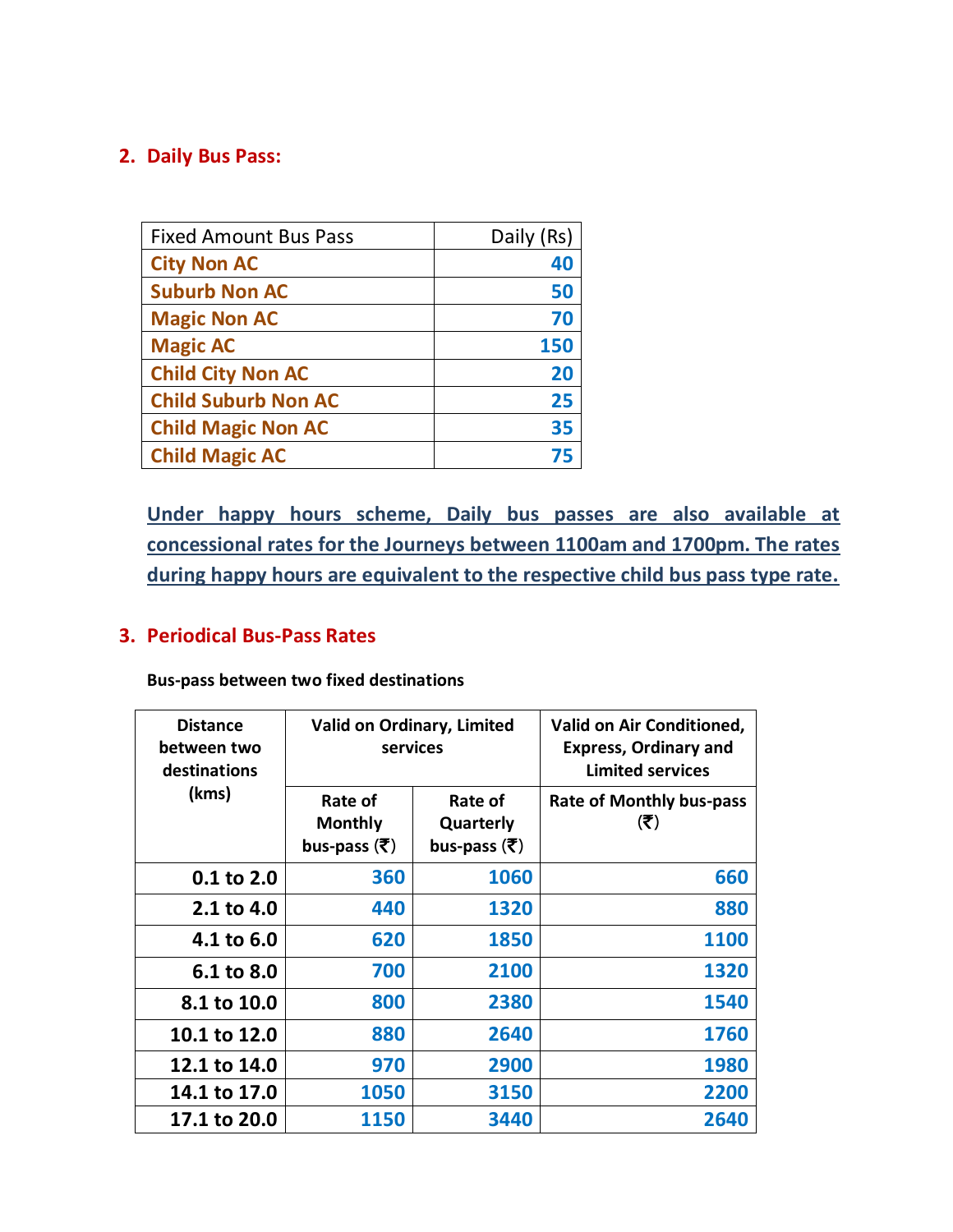**Travel As You Like bus-pass:**

| <b>Fixed Amount Bus Pass</b> |             | Monthly(Rs) $\vert$ Quarterly(Rs) |
|------------------------------|-------------|-----------------------------------|
| <b>City Non AC</b>           | 880         | 2640                              |
| <b>Suburb Non AC</b>         | <b>1100</b> | 3300                              |
| <b>Magic Non AC</b>          | 1540        | 4620                              |
| <b>Magic AC</b>              | 3300        |                                   |

 **Additional charge of** ` **50 &** ` **150 will be charged on monthly & quarterly bus-passes for journeys beyond Mumbai Municipal Corporation limits for Ordinary, Limited & Express**  services, and that of ₹ 100 **bigger 100 are absorbered to an** *i* **controllerate** bus-passes for AC services.

#### **4. Other Bus-passes**

|                                                        | <b>Rate of Monthly</b><br>bus-pass $(\overline{\mathfrak{T}})$ | <b>Rate of Quarterly</b><br>bus-pass $(\overline{\tau})$ |
|--------------------------------------------------------|----------------------------------------------------------------|----------------------------------------------------------|
| <b>Fort Pheri bus-pass</b>                             | 480                                                            | 1440                                                     |
| <b>Concessional bus-pass for Totally Blind persons</b> | <b>100</b>                                                     | 200                                                      |

#### **5. Concessional Bus-pass for Students**

|                                                                | <b>Rate of Monthly</b><br>bus-pass $(\overline{\mathfrak{T}})$ | <b>Rate of Quarterly</b><br>bus-pass (₹) | <b>Rate of Half-yearly</b><br>bus-pass $(\overline{\tau})$ * |
|----------------------------------------------------------------|----------------------------------------------------------------|------------------------------------------|--------------------------------------------------------------|
| Students upto SSC (10 <sup>th</sup> )                          | 150                                                            | 450                                      | 750                                                          |
| Students of 11 <sup>th</sup> , 12 <sup>th</sup><br>and Diploma | 300                                                            | 900                                      | 1500                                                         |

**\* Half-yearly bus-pass is issued for fixed period June to November & December to May only.**

### **6. Bus-pass for the Students availing Dedicated School Trips**

| <b>Distance between</b><br>starting point of<br>the trip & school<br>(kms) | Rate of bus-pass<br>for students<br>studying in<br><b>Mumbai Municipal</b><br>Schools $(\overline{\mathfrak{k}})$ | Rate of bus-pass for<br>students studying in<br><b>Private schools located</b><br>within Mumbai Municipal<br>Corporation limits $(\bar{\zeta})$ | Rate of bus-pass for<br>students studying in<br><b>Private schools located</b><br>beyond Mumbai Municipal<br>Corporation limits $(\bar{\zeta})$ |
|----------------------------------------------------------------------------|-------------------------------------------------------------------------------------------------------------------|-------------------------------------------------------------------------------------------------------------------------------------------------|-------------------------------------------------------------------------------------------------------------------------------------------------|
| Less than or equal<br>to 10 kms                                            | 900                                                                                                               | <b>1000</b>                                                                                                                                     | 2000                                                                                                                                            |
| More than 10 kms                                                           | 1400                                                                                                              | 1700                                                                                                                                            | 2500                                                                                                                                            |

**Only half-yearly bus-passes (June to November & December to May) will be issued to students availing facility of dedicated school trip.**